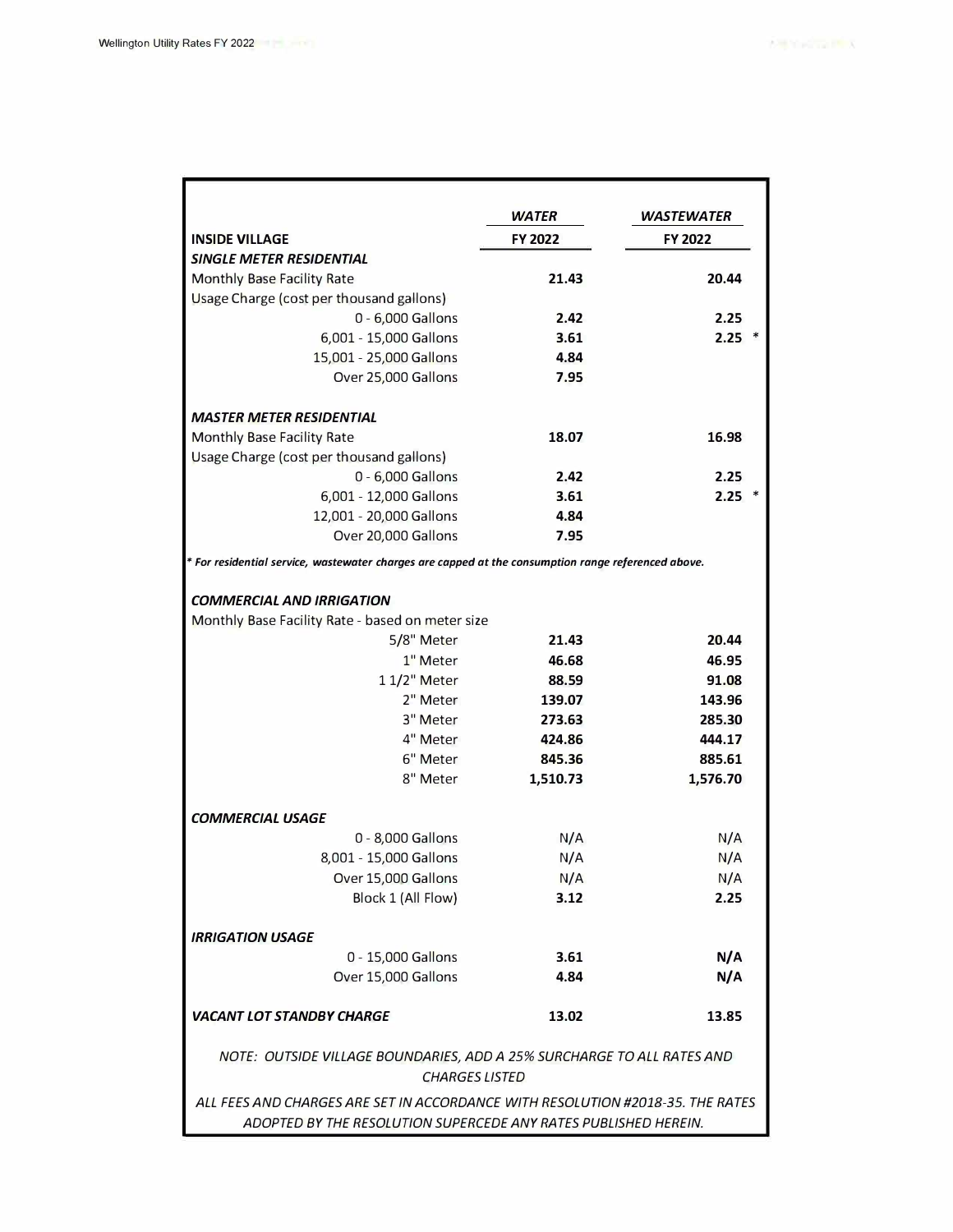| <b>OUTSIDE VILLAGE</b>                                                                            | <b>WATER</b> | <b>WASTEWATER</b> |
|---------------------------------------------------------------------------------------------------|--------------|-------------------|
|                                                                                                   | FY 2022      | <b>FY 2022</b>    |
| Monthly Base Facility Rate                                                                        | 26.79        | 25.55             |
| Usage Charge (cost per thousand gallons)                                                          |              |                   |
| 0 - 6,000 Gallons                                                                                 | 3.02         | 2.81              |
| 6,001 - 15,000 Gallons                                                                            | 4.51         | $2.81$ *          |
| 15,001 - 25,000 Gallons                                                                           | 6.05         |                   |
| Over 25,000 Gallons                                                                               | 9.93         |                   |
| <b>MASTER METER RESIDENTIAL</b>                                                                   |              |                   |
| Monthly Base Facility Rate                                                                        | 22.59        | 21.23             |
| Usage Charge (cost per thousand gallons)                                                          |              |                   |
| 0 - 6,000 Gallons                                                                                 | 3.03         | 2.81              |
| 6,001 - 12,000 Gallons                                                                            | 4.51         | $2.81$ *          |
| 12,001 - 20,000 Gallons                                                                           | 6.05         |                   |
| Over 20,000 Gallons                                                                               | 9.94         |                   |
| For residential service, wastewater charges are capped at the consumption range referenced above. |              |                   |
| <b>COMMERCIAL AND IRRIGATION</b>                                                                  |              |                   |
| Monthly Base Facility Rate - based on meter size                                                  |              |                   |
| 5/8" Meter                                                                                        | 26.79        | 25.55             |
| 1" Meter                                                                                          | 58.35        | 58.69             |
| 1 1/2" Meter                                                                                      | 110.73       | 113.85            |
| 2" Meter                                                                                          | 173.84       | 179.94            |
| 3" Meter                                                                                          | 342.04       | 356.62            |
| 4" Meter                                                                                          | 531.08       | 555.21            |
| 6" Meter                                                                                          | 1,056.70     | 1,107.01          |
| 8" Meter                                                                                          | 1,888.41     | 1,970.88          |
| <b>COMMERCIAL USAGE</b>                                                                           |              |                   |
| 0 - 8,000 Gallons                                                                                 | N/A          | N/A               |
| 8,001 - 15,000 Gallons                                                                            | N/A          | N/A               |
| Over 15,000 Gallons                                                                               | N/A          | N/A               |
| Block 1 (All Flow)                                                                                | 3.90         | 2.81              |
| <b>IRRIGATION USAGE</b>                                                                           |              |                   |
| 0 - 15,000 Gallons                                                                                | 4.51         | N/A               |
| Over 15,000 Gallons                                                                               | 6.05         | N/A               |
| <b>VACANT LOT STANDBY CHARGE</b>                                                                  | 16.28        | 17.31             |
| NOTE: OUTSIDE VILLAGE BOUNDARIES, A 25% SURCHARGE IS INCLUDED                                     |              |                   |
| ALL FEES AND CHARGES ARE SET IN ACCORDANCE WITH RESOLUTION #2018-35. THE RATES                    |              |                   |
| ADOPTED BY THE RESOLUTION SUPERCEDE ANY RATES PUBLISHED HEREIN.                                   |              |                   |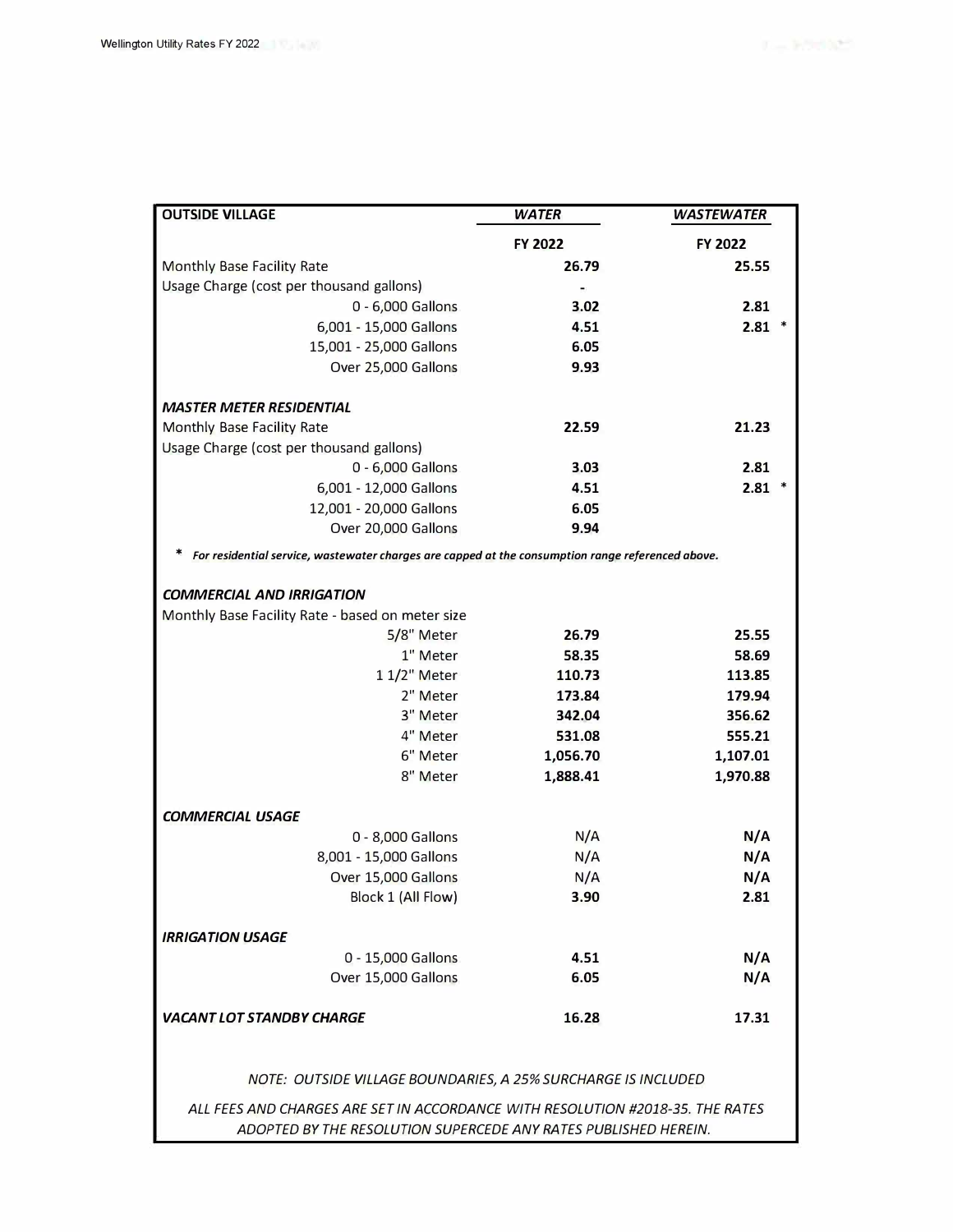| <b>METER CHARGES &amp; DEPOSITS</b><br><b>Customer Deposit</b> |                               |                      |                    |                    |
|----------------------------------------------------------------|-------------------------------|----------------------|--------------------|--------------------|
|                                                                | <b>Meter Charge</b>           | <b>Hydrant Meter</b> |                    |                    |
| <b>Meter Size</b>                                              | (new meter installation)      | <b>Deposit</b>       | Water              | <b>Sewer</b>       |
| 5/8" Meter                                                     | 421.31                        | 500.00               | 66.52              | 66.52              |
| 1" Meter                                                       | 554.36                        | 500.00               | 166.31             | 166.31             |
| 1 1/2" Meter                                                   | 742.84                        | 500.00               | 332.62             | 332.62             |
| 2" Meter                                                       | 886.97                        | 500.00               | 532.18             | 532.18             |
| 3" Meter                                                       | 997.85                        | 500.00               | 1,064.37           | 1,064.37           |
| 4" Meter                                                       | 1,219.59                      | 500.00               | 1,663.08           | 1,663.08           |
| 6" Meter                                                       | 1,806.59                      | 500.00               | 2,463.53           | 2,463.53           |
| 8" Meter                                                       | 2,407.84                      | 500.00               | 3,283.41           | 3,283.41           |
| <b>FIRE LINE BASE FACILITY RATES</b>                           | <b>Base Facility Rate</b>     |                      |                    |                    |
| 2" Meter                                                       | 10.53                         |                      |                    |                    |
| 3" Meter                                                       | 21.07                         |                      |                    |                    |
| 4" Meter                                                       | 33.26                         |                      |                    |                    |
| 6" Meter                                                       | 66.52                         |                      |                    |                    |
| 8" Meter                                                       | 88.87                         |                      |                    |                    |
|                                                                |                               |                      |                    |                    |
| <b>RESIDENT CAPACITY CHARGES</b>                               |                               |                      | Water              | Sewer              |
| Less than 1" Meter                                             |                               |                      | 1,480.00           | 2,270.00           |
| 1" Meter                                                       |                               |                      | 2,440.00           | 3,750.00           |
| <b>RESIDENTIAL MASTER METER (per unit)</b>                     |                               |                      | 1,450.00           | 1,625.00           |
| <b>COMMERCIAL CAPACITY CHARGES</b>                             |                               |                      | Water              |                    |
|                                                                |                               |                      |                    | Sewer              |
| 5/8" Meter                                                     |                               |                      | 1,480.00           | 2,270.00           |
| 1" Meter                                                       |                               |                      | 3,700.00           | 5,675.00           |
| 1 1/2" Meter                                                   |                               |                      | 7,400.00           | 11,350.00          |
| 2" Meter                                                       |                               |                      | 11,840.00          | 18,160.00          |
| 3" Meter                                                       |                               |                      | 23,680.00          | 36,320.00          |
| 4" Meter                                                       |                               |                      | 37,000.00          | 56,750.00          |
| 6" Meter                                                       |                               |                      | 74,000.00          | 113,500.00         |
| 8" Meter                                                       |                               |                      | <b>By Analysis</b> | <b>By Analysis</b> |
| <b>FIRE LINE CAPACITY CHARGES</b>                              | <b>All Customers</b>          |                      |                    |                    |
| 2" Meter                                                       | 11,840.00                     |                      |                    |                    |
| 3" Meter                                                       | 23,680.00                     |                      |                    |                    |
| 4" Meter                                                       | 37,000.00                     |                      |                    |                    |
| 6" Meter                                                       | 74,000.00                     |                      |                    |                    |
| 8" Meter                                                       | <b>By Analysis</b>            |                      |                    |                    |
|                                                                |                               |                      |                    |                    |
| <b>MISCELLANEOUS CHARGES</b>                                   | <b>All Customers</b>          |                      |                    |                    |
| <b>Account Application/Service Initiation</b>                  | 27.71                         |                      |                    |                    |
| <b>Account Transfer</b>                                        | 27.71                         |                      |                    |                    |
| <b>Delinquent Account Charge</b>                               | 11.09                         |                      |                    |                    |
| <b>Service Calls</b>                                           |                               |                      | Water              | Sewer              |
| Normal Hours                                                   |                               |                      | 60.97              | 137.48             |
| After Hours                                                    |                               |                      | 199.57             | 199.57             |
| <b>Wastewater Line Inspection Service</b>                      |                               |                      | ×                  | 157.44             |
| Meter Test Fee (if meter is correct)                           |                               |                      |                    |                    |
| 2" Meter or Smaller                                            | 149.67                        |                      |                    |                    |
| Greater Than 2" Meter                                          | <b>Actual Cost plus Labor</b> |                      |                    |                    |
|                                                                |                               |                      |                    |                    |
| <b>Unauthorized Connection/</b>                                |                               |                      |                    |                    |
| <b>Tampering per incident</b>                                  | 340.93                        |                      |                    |                    |
| <b>Grease Trap Inspection Fee</b>                              | 182.93                        |                      |                    |                    |
| <b>Backflow Preventor Inspection Fee</b>                       | 34.09                         |                      |                    |                    |
| <b>Assessment Charges</b>                                      | 35.88                         |                      |                    |                    |
| <b>Return Check Charge</b>                                     |                               |                      |                    |                    |
| Face Value Up To \$50                                          | 25.00                         |                      |                    |                    |
|                                                                |                               |                      |                    |                    |
| Face Value Between \$51 - \$300                                | 30.00                         |                      |                    |                    |
| Face Value Greater Than \$300                                  | Greater of \$40 or 5%         |                      |                    |                    |
| Face Value Greater Than \$800                                  | 5% of Face Value              |                      |                    |                    |

*RESOLUTION SUPERCEDE ANY RATES PUBLISHED HEREIN.*